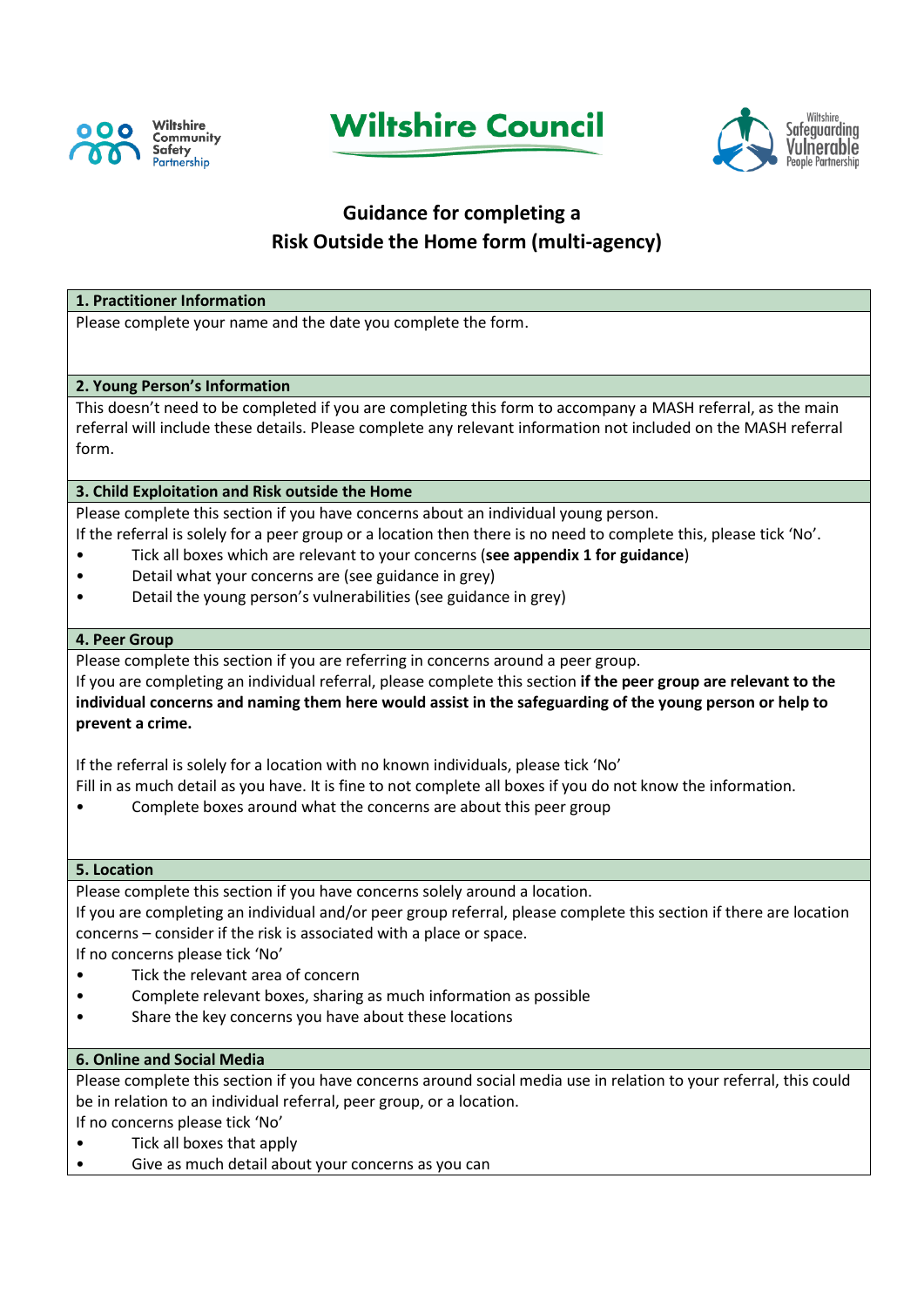#### • Add screenshots and attachments if applicable

#### **7. Views and Analysis**

- Please consider strengths and protective factors, for the individual young person but also the context eg the peer group or place where risk is identified
- Detail young person's views
- Detail parent/carer views
- 
- Detail your views and any analysis/ thoughts around next steps

#### **8. Manager Review**

If appropriate for agency, please complete management oversight here.

#### **9. Emerald Review**

This is completed by the ROTH panel and will detail:

- Risk rating (agreed at the ROTH panel)
- Summary of discussion
- Rationale for actions
- Actions

#### **Feedback and outcomes**

The ROTH and missing children panel takes place weekly on a Tuesday. You will be informed of any outcomes from the panel within 5 working days of the panel reviewing the ROTH form.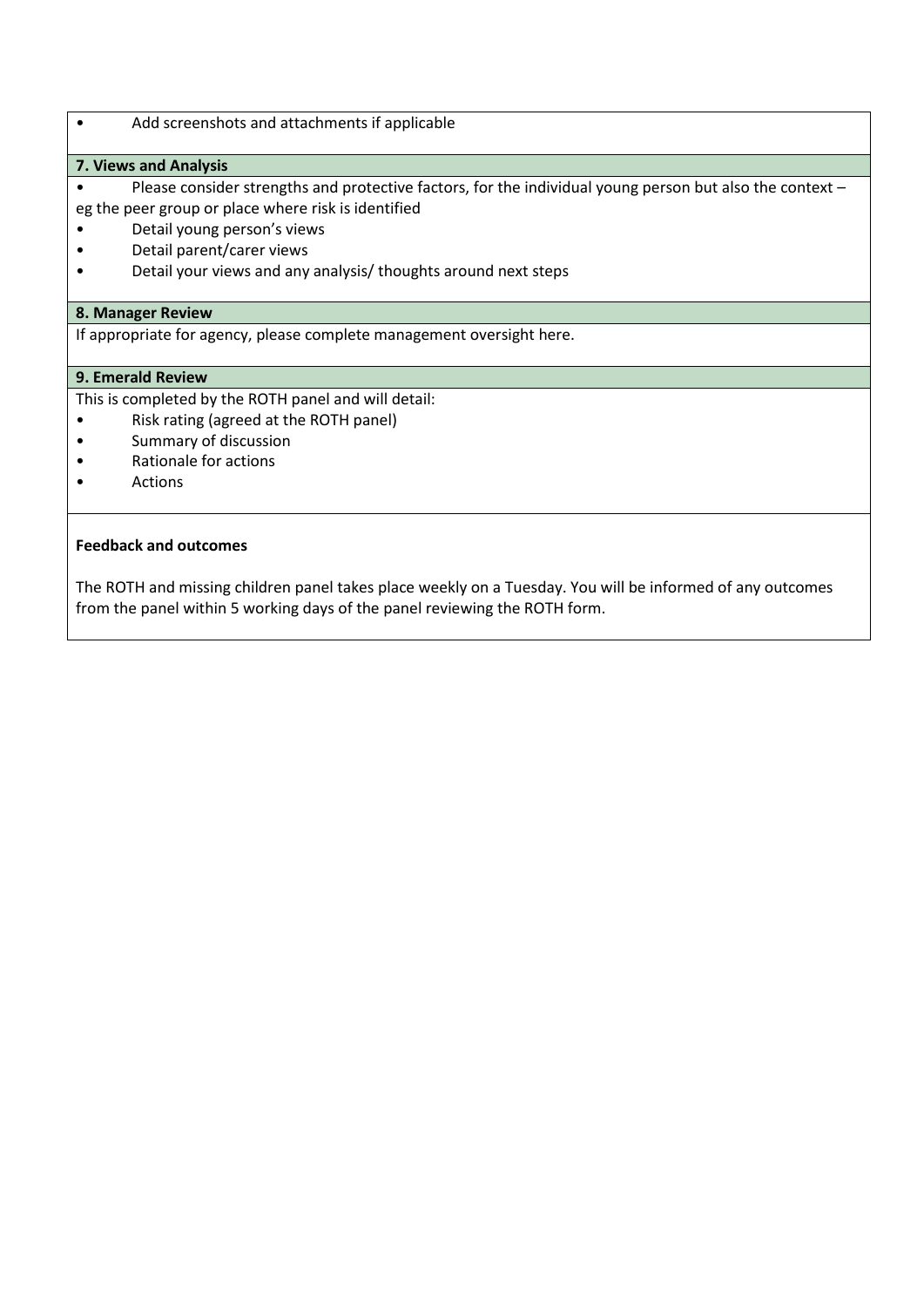#### Appendix 1

# **ROTH form categories**

#### **CSE**

Child sexual exploitation (CSE) is a type of sexual abuse. When a child or young person is victim of CSE they are given items such as gifts, drugs, money, status and affection in exchange for performing sexual activities. They can sometimes believe they're in a loving and consensual relationship.

# **CCE**

Criminal exploitation (CCE) is where children and young people are manipulated and coerced into committing criminality. They might be victims of violence or pressured into doing things like stealing or carrying drugs or weapons.

## **County Lines**

County Lines is a form of CCE, it typically involves children being trafficked away from their home area and exploited into carrying and selling drugs for an organised criminal network using a dedicated mobile phone line. They are primarily trafficked out of the county, but it can happen within county borders.

## **Serious Youth Violence**

Youth Violence is the intentional use of physical force or power to threaten or harm others by young people. Youth violence can include fighting, bullying, threats with weapons, and may involve gangrelated violence. Serious youth violence is typically defined as 'Any offence of most serious violence or weapon enabled crime, where the victim is aged 1-19.'

#### **Peer on Peer abuse**

Peer on peer abuse occurs when a young person is exploited, bullied and / or harmed by their peers who are the same or similar age; 'Peer-on-peer' abuse can relate to various forms of abuse (not just sexual abuse and exploitation).

#### **Harmful Sexual Behaviour**

Harmful sexual behaviour (HSB) is developmentally inappropriate sexual behaviour which is displayed by children and young people, and which may be harmful or abusive. It can be displayed towards younger children, peers, older children or adults

#### **Intimate Partner Violence**

Intimate partner violence (also known as domestic abuse) involves physical, sexual and emotional violence and/or abuse by an intimate partner or ex-partner.

# **Modern Slavery**

Modern slavery is when someone has gained control over, or ownership of, another person and is using this power to exploit them. Although this term, alongside trafficking can encompass a wide range of abuse, in this context it is when young people are forced and/or trafficked to work (forced labour), forced marriage and domestic servitude (such as cleaning, cooking and childcare).

# **Online exploitation**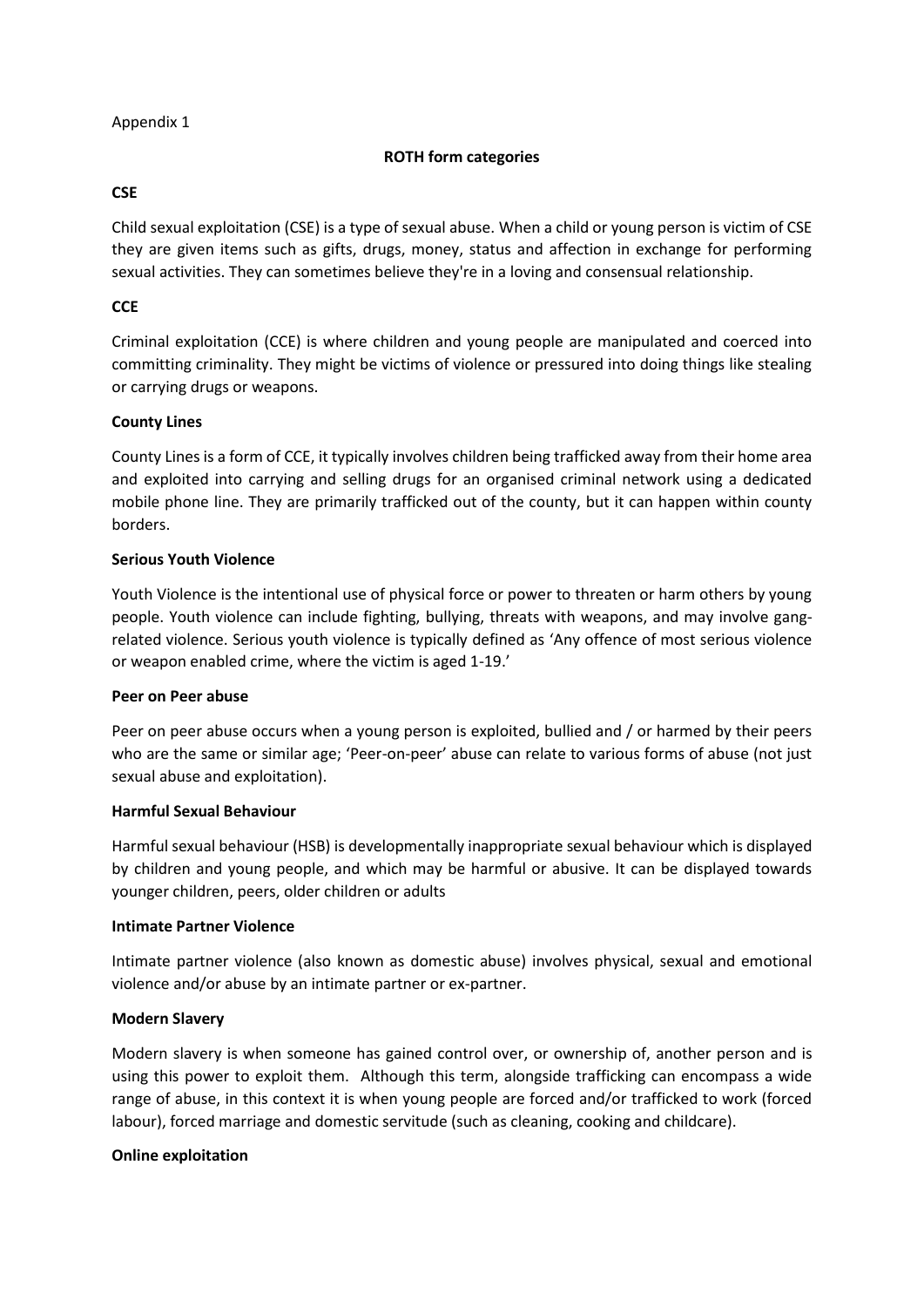The act of developing a relationship with a child to enable abuse online. Online platforms, such as social media, messaging and live streaming, can be used to facilitate this offending. This includes indecent images of children (IIOC) and online coercion and blackmail whereby a child is coerced through technology for the purposes of sexual gain (e.g., obtaining indecent images), financial gain or other personal gain.

## **Radicalisation**

Radicalisation is when someone starts to believe or support extreme views, and in some cases, then participates in terrorist groups or acts. Children and young people can be drawn and/or groomed into violence or they can be exposed to the messages of extremist groups through social media and the internet, direct contact with extremist groups and organisations or through family members or peers.

## **Racial abuse and Discrimination**

Racism takes many forms and can happen in many places. It includes prejudice, discrimination or hatred directed at someone because of their race, religion, ethnicity or national origin. There are many forms of racial abuse and harassment including racist name-calling and jokes. It could also be excluding others from groups or activities because of where they come from.

## **Antisocial Behaviour**

Antisocial behaviour (ASB) is a range of behaviours that can cause nuisance and annoyance or harm and distress to a person. It is a wide range of unacceptable activity and includes things like vandalism, property damage and graffiti, abusive behaviour and/or intimidation directed towards certain people, antisocial drinking, shouting, swearing and fighting typically in communities.

# **Things to consider when completing a ROTH form**

Risk outside the home, or extra-familial harm is highly contextual, and occurs in the places and spaces where young people spend their time. Therefore when considering risks think about what it is about that place or space that might be enabling the harm to occur – whether that is the physical area (unlit spaces, alleyways which can be used as exploitation routes, overgrown areas which conceal activity) or the social space (an area 'known' for drug use, social norms within a peer group).

When considering strengths and protective factors, think about this for individuals but also contexts – capacity for community guardianship (safe/trusted adults in that space), protective/caring features of friendships within a 'risky' peer group.

Extra-familial harm such as CSE and Child Criminal Exploitation (CCE) can be highly gendered – CSE doesn't just happen to young females, and CCE doesn't just happen to young males. Race and cultural background can also be a barrier to identifying exploitation, as well as adultification bias\*

Multiple forms of harm can often be present so consider a holistic view of what is happening for the child – a victim of CSE could also be criminally exploited, and vice versa.